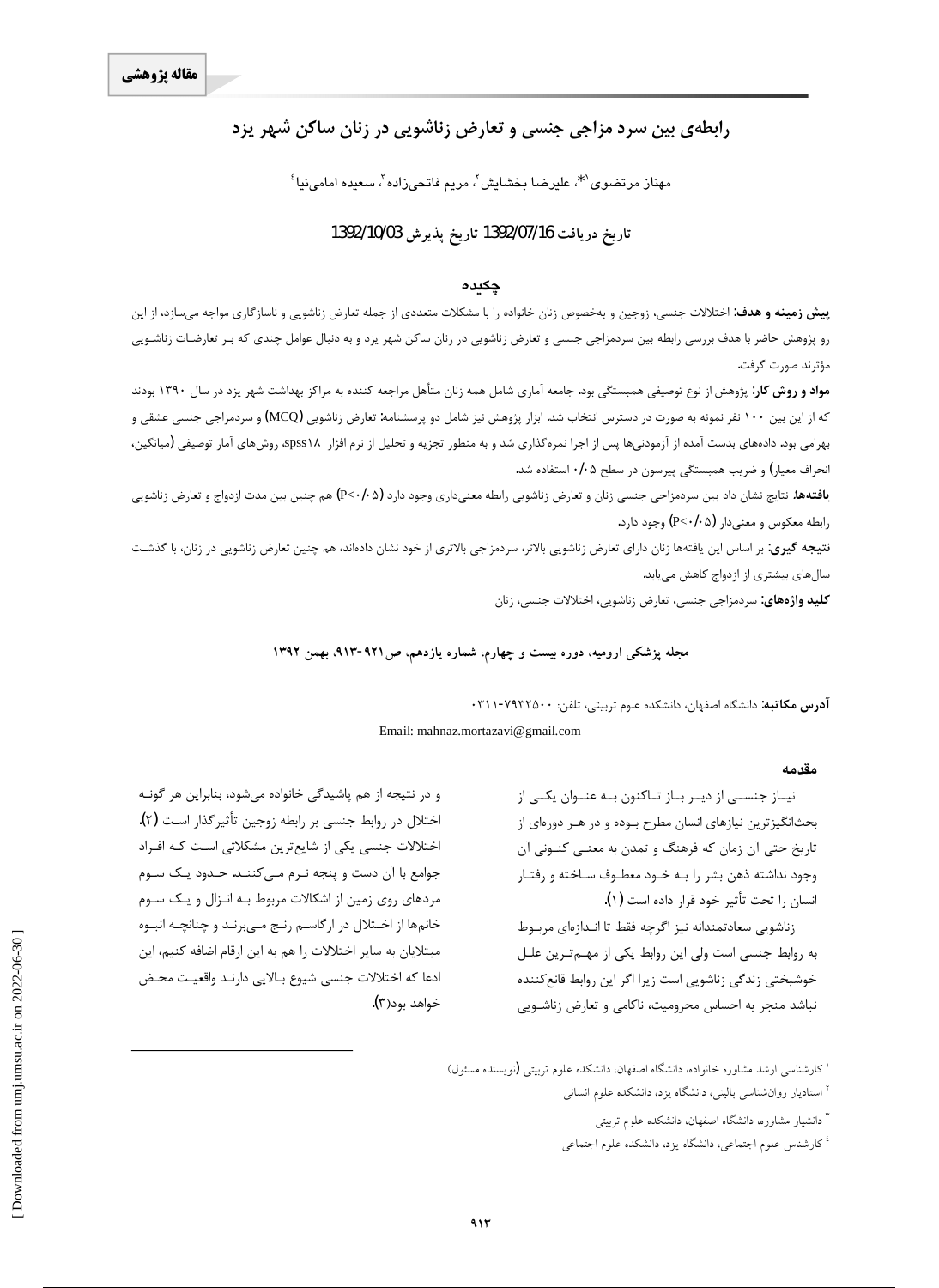نابهنجاریهای جنسی به گونهای فاحش و شگفتانگیـز، کیفیت زندگی بسیاری از زنان و حتی دیدگاه آنها نسبت به خـود و ارتباط بين فرديشان را تحت تـأثير قـرار مـىدهـد(۴). برخـى پژوهشگران (۵) اظهار داشتند که نابهنجاریهـای جنســی زنــان از نظر جسمانی مشوش کننده، از نظر عاطفی پریشان کننده و از نظر اجتماعی تباه کننده هستند. یکے از شـایع تـرین ایـن اخـتلالات، اختلال میل جنسی کم کار یا سردمزاجی ست. این اختلال در زنان شايع تر از مردان وجود دارد، بنابر تحقيقات بيشتر شكايات جنسى زنان مربوط به بی میلی جنسی یا به اصطلاح سردمزاجی است (۶). یک بررسی تصادفی، در میان افراد ۴۰ تا ۸۰ سـاله جمعیـت شهری کشورهای آسیایی، نشان داد که بیشتر از ۲۵ تا ۳۰ درصد زنان ، حداقل در یک زمینه از روابط جنسی خود شکایت داشته و دچار نارضایتی بودند . اگرچه در بین کشورها تفـاوتهـایی وجـود داشت؛ در میان مردان ٢٠ درصد افراد انزال زود رس و ١٥ درصد به اختلال نعوظ مبتلا بودند؛ درحالی که بیشترین شکایات در زنان مربوط به اختلال بي ميلي جنسي يا سردمزاجي بود (٨،٧).

همچنین تحقیق انجام شده بر روی یک نمونه از زنـان ژاپنــی نشان داد که بی میلی جنسی بین این زنان گـزارش شـده اسـت و میتواند به علت تمایل جنسی پایین جهانی در زنان ، وابستگی بـه الكل يا داور ، سوء استفاده جنسي و يا مقاربت دردناک باشـد (۹). پژوهش دیگری کـه بـر روی ۴۰۰ زن مراجعـهکننـده بـه پزشـک متخصص زنان و زایمان انجام شده بود نشان داد، ۲۱ درصـد ایـن جمعیت به سردمزاجی مبتلا هستند و این اختلال دومین نابهنجاری شایع زنان است (۱۰). به طــور کلــی پــژوهش۱۱) (۱۱) نشان میدهد که بیش از یک سوم زنان بزرگسال از اختلال میل جنسی کم کار رنج میبرند. اختلال میل جنسی کم کار یا سردمزاجی یک فقدان واکنش هیجانی در میل است کـه بـا عـدم انگیزه درونی جنسی و عدم لذت در هنگام ارتباط جنسـی همـراه است به طوری که پاسخهایی از اجتناب فعال از تماس جنســی تـا شرکت در فعالیت جنسی با همسر علیرغم فقدان میـل جنسـی را در بر میگیرد. زنان سرد مزاج اغلب اقـدامی بـرای آغـاز فعالیـت جنسی نمی کنند و چنانچه نشانهای از میل بـه فعالیـت جنسـی از سوی شریک جنسی خود احساس کنند، با اکراه آن را میپذیرنـد. به طور کلی این زنان تجربههای جنسی اندکی دارند اما در برخی از موارد به لحاظ میل به ایجاد صمیمیت با همسر یا در اثـر اجبـار برای پاسخ گویی به نیازهای جنسی همسرشان، اقـدام بـه فعالیـت جنسی می کنند (۱۲). پژوهشگران معتقدند که به منظور سـنجش اختلال میل جنسی کم کار به جای قضاوت کردن بر اساس تعداد دفعات مشارکت فرد در ارتباط جنسی با همسـر بایـد بـر میـزان دفعات تمایل و تفکر جنسی فرد تاکید کرد زیرا از نظر زنان ، تمایل جنسی ، بیشتر وظیفه و عملکردی نسـبت بـه ازدواج اسـت

(١٣). فقدان ميل جنسي ممكن است به صورت كاهش دفعات هم بستری، عدم احساس جذابیت در شریک جنسی یا شکایت آشـکار از فقدان میل جنسی ظاهر شود (۱۴). توجه به این نکته ضـروری به نظر می رسد که از دست دادن میل جنسی در زندگی هر فردی و در دورهای از زمان در میان تمام جوامع وجود دارد (۱۵). ولیکن زمانی که فرد تحت تأثیر مشکل جسمانی، آسـیب روانـی، مصـرف مواد مخدر و یا شرایط بد محیطی با فقدان علاقــه جنســی مواجـه شود، به این عدم علاقه و میل جنسی، اختلال میل جنسی کم کار اطلاق نمیشود زیرا اختلال میل جنسی کم کار، ویژگـی پایـداری است که موجب آشفتگی فرد شده و حتی موجب ایجاد مشـکلاتی در روابط بين فردي (از جمله تعارض زناشويي) نيز ميشود (١٠).

در واقع میل جنسی پایین علت اصلی سایر اختلالات جنسی است، حداقل نیمی از مشکلات جنسی به وسیله میل جنسی پایین ایجاد میشوند و این اختلال یک ویژگی پایـدار اسـت کـه موجـب آشفتگی فرد شده و بر جنبه تعاملی و ارتباطی بسیار تاثیر گذار است (۱۶). از طرفی زنان در روابط نزدیـک خـود بـر صـمیمیت و نزدیکی ، ارزش بیشتری میگذاردنـد . تحقیقـات متعـددی نشـان داده است که میل جنسـی پـایین اغلـب بـا ناسـازگاری و تعـارض زناشویی، نارضایتی زناشویی (۴،۱۷) و سطح متوسطی از اضطراب و افسردگی همراه است. علاوه بر این مشکلات بین فردی همچــون تعارضـات زناشـويي، كيفيـت پـايين ارتبـاط زناشـويي و رضـايت زناشويي پايين نيز خود جزء عوامل ايجادكننده سردمزاجي جنسي در زنان هستند (۱۸). تعارض زناشویی ناشـی از ناهمـاهنگی زن و شوهر در نوع نیازها و روش ارضای آن (از جمله نیاز جنسی)، خود محوری، اختلاف در خواستهها و رفتـار غيـر مسـئولانه نسـبت بـه ارتباط زناشويي و ازدواج است (١٩). فرايند تعارض زماني به وجود می آید که یکی از طرفین رابطه احساس کند طرف مقابلش بعضی از مسـائل مـورد علاقــه او را ســركوب مــىكنــد (٢٠). از ديــدگاه Sexton، تعارض هنگامی رخ می دهد که چیـزی رضـایت را بـرای شخص فـراهم کـرده، در حـالی کـه همـان چيـز بـرای ديگـری محرومیت به دنبال آورد. که ایـن احسـاس رضـایت بـرای یکـی و محرومیت برای دیگری می تواند در زمینه ارضای نیاز جنسی بین زوجين باشد(١٩).

در زمینـه آثـار مخـرب تعـارض زناشـویی نیـز مـیتـوان بـه پیامدهای جسمی، روانی و رابطهای آن اشاره کـرد. خطـر فزاینـده انــواع اخــتلالات روانــي ماننــد افســردگي، ســو، مصــرف مــواد و ناکارآمدی جنسی و در نهایت طلاق فقط بخشـی از عـوارض آن است که در پژوهشها به آن اشاره شده (۲۱). ماهیـار و همکـاران در پژوهشی نشان دادند که اختلال در عملکـرد جنسـی زنـان بـر وضعیت روانی افسردگی و پرخاشگری زنان در ارتباط است و این عوامل هم میتوانند پیامد تعارض زناشویی و هم ایجـاد کننـده آن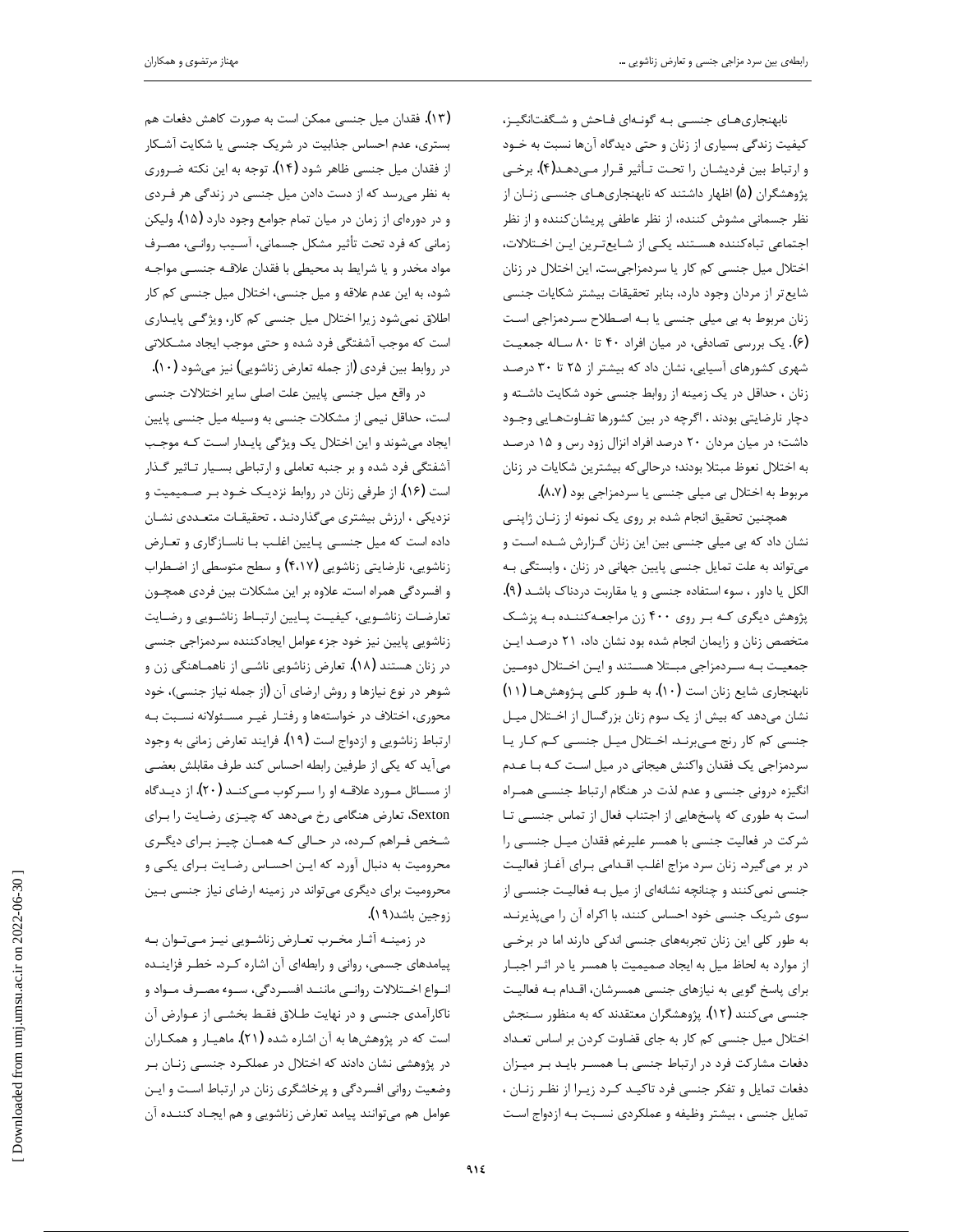باشند (۲۲). همچنین عشـقی در پژوهشـی بـه بررسـی اثربخشـی مشاوره شناختی رفتاری جنسی زوجی بر بهبود سـردمزاجی زنـان پرداخت و نشان داد این درمان بر کاهش سردمزاجی مؤثر است (۲۳). بنابراین شناسـایی ریشـههـای تعـارض (کـه یکـی از آنهـا اختلالات جنسی است) و مهار آن و مقابله با آثار سوء و مـداوم آن از اهميت بسيار زيادى برخوردار است. عليرغم لزوم توجه بـه ايـن مسئله و با وجود اینکـه پـژوهشهـای مناسـب و زیـادی در مـورد اختلالات جنسی در ایران صورت گرفته اما به دلیل کمبود پژوهش مرتبط با سرد مزاجی زنان و اثرات و درمان آن پـژوهش حاضـر بـا هدف بررسی ارتباط بین سردمزاجی جنسی و تعـارض زناشـویی و همچنین ارتباط بین زیر مؤلفههای آنهـا را در بـین زنـان سـاکن شهرستان يزد مورد بررسي قرار گرفت.

 $\overline{a}$ 

### **مواد و روش کار**

با توجه به ماهيت اين پژوهش كه بررسي رابطـه بـين ميـزان سردمزاجی جنسی و تعارض زناشویی در زنان ساکن شهرستان یزد است از روش توصیفی و از نوع همبستگی استفاده شد.

جامعه، نمونه و روش نمونه گیری: جامعه آماری شـامل کلیـه زنان ساکن شهر یزد بود که از مهر تا آذر ماه سال ۱۳۹۰ به مراکز خانه بهداشت شهر يـزد مراجعـه كردنـد، تعـداد كـل مراكـز خانـه بهداشت شهر یزد ۴۰ مرکز بود که از این بین چهار مرکز به روش نمونه گیری تصادفی خوشه انتخاب شد، سپس تعـداد نمونـه ۱۰۰ نفر به روش در دسترس انتخاب و به صورت مستمر صورت گرفت. پس از کسب رضایت از مسئولان مراکز بهداشت جهت همکاری، از شركت كنندگان رضايت نامه كتبي همراه با اطمينان دادن از اينكه اطلاعات كسب شده محرمانه خواهد ماند ، به دست آمـد و سـپس پرسشـنامه بـه وسـيله أنهـا تكميـل گرديـد. معيارهـاي ورود بـه پژوهش عبارت بودند از : حداقل یک سـال از ازدواجشـان گذشـته باشد، سواد خواند و نوشتن داشته باشند و از داروی خاصی مرتبط با میل جنسی استفاده نمی کنند.

### ابزار سنجش:

در این تحقیـق از دو پرسشـنامه تعـارض زناشـویی (MCQ)، و پرسشـنامه سـردمزاجى Marital conflict Questionnaire جنسی عشقی-بهرامی (۱۳۸۵) استفاده شد.

پرسشنامه تعـارض زناشـویی (MCQ): یـک ابـزار ۴۲ سـؤالی است که برای سنجیدن تعارض زناشویی بر مبنای تجربیات بالینی توسط براتی و ثنایی (۱۳۷۹) ساخته شده است. ایـن پرسشـنامه خیطههای تعارض زوجها را در هفت زمینـه مـیسـنجد و شـدت تعارض زناشويي را برآورد مي كنند. اين ابعاد عبارتند از: ١- كاهش همكاري ٢- كاهش روابط جنسي ٣- افزايش واكنشهاي هيجـاني

 ŚºŝƾĭŵřƺƳŚųƶƐŝřŹƂƷŚĩ -êŵƺųƭřƺƣřŚŝƽŵźƟƶƐŝřŹƂƿřżƟř -é خویشاوندان و دوستان همسر ۶- جدا کردن امور مالی از همـدیگر ۲- افزایش جلب همکاری فرزند (۲۴). برای تعیین روایی محتــوا و صوری پرسشنامه آن را روی یک گروه ۱۱۱ نفری متشکل از ۵۳ مرد و ۵۸ زن که برای رفع تعارض زناشویی خود به مراجع قضایی و مراکز مشاوره مراجعه کرده بودند و نیز یک گروه گواه ۱۰۸ نفری از زوجهای عادی متشکل از ۵۳ مرد و ۵۵ زن اجـرا شـد. مقایسـه میانگین دو گروه سازگار و ناسازگار در مـردان و زنـان و در ابعـاد مختلف تعارض زناشويي تفاوت معنىداري را نشان داد، كه مى توان دال بر قدرت تميـز آزمـون در تشـخيص زوجهـاي متعـارض و نـا متعارض باشد. به علاوه همبستگی هر سؤال با نمره كل آزمون بالا و معنیدار به دست آمد. پایایی کل این پرسشنامه توسط براتی و ننایی (۱۳۷۹) برابر با ۰/۵۲ ، توسط دهقان (۱۳۸۰) برابر با ۰/۷۲ و توسط فرح بخش (۱۳۸۴) برابر با ۰/۶۹ بدست آمد (۲۵).

هر سؤال آزمون داراي يک مقياس پنج درجهاي (هميشه = ۵، اکثر اوقات =۴، گاهي وقتها =۳، به ندرت = ۲ و هرگـز= ۱) تعلـق می گیرد. نمره بالا در این آزمون حاکی از شدت تعارض و بد بودن اوضاع و نمره پایین دال بر خوب بودن اوضاع است. دامنـه نمـرات کل پرسشنامه بین ۴۲ تا ۲۱۰ میباشد (۲۶). يرسشنامه سردمزاجي جنسي كلامي زنان:

یک ابزار ۱۴۳ سؤالی است کـه بـرای سـنجیدن سـردمزاجی جنسی کلامی زنان با مطالعـه منـابع علمـی معتبـر و بـر مبنـای ملاک های موجود در راهنمای تشخیصی و آماری اختلالات روانـی DSM-IV) و پرسشنامههای خارجی همچون پرسشـنامه انگیـزه جنسی Ann Hooper (۱۹۹۲) و همچنین در نظر گرفتن مسـایل فرهنگی کشورمان توسط عشـقی و بهرامـی سـاخته شـد. در ایـن پرسشنامه سردمزاجی در ۴ حیطه مورد ارزیابی قـرار گرفت. ایـن چهار حيطه عبارت بودند از: حيطه شناختي، حيطه الله عبارت آحساسی و حیطه جسمانی. در مجموع ۱۴۳ عبارت مطرح شد که هر عبارت داراي ۵ گزينه (كـاملاً مــوافقم، مــوافقم، نظـري نــدارم، مخالفم، کاملاً مخالفم) با نمرەهـای ١ تــا ۵ بــود. روايــى محتــواي پرسشنامه توسط پنج متخصص مشاوره و پزشک متخصص زنـان و زایمان تایید شد. برای تعیین همسانی درونی از ضریب آلفای کرونباخ استفاده گردید که این ضریب برابر ۰/۸۵ به دست آمد  $(\forall \tau)$ 

تحليل آماري دادەها: دادەهاي بدست آمده از آزمودنيها پـس از اجرا نمره گذاری شده و به منظور تجزیه و تحلیـل از نـرم افـزار استفاده شد. SPSS

روش های آمار توصیفی (میـانگین، انحـراف معیـار) و ضـریب همبستگی پیرسون در سطح ۰/۰۵ بکار برده شد.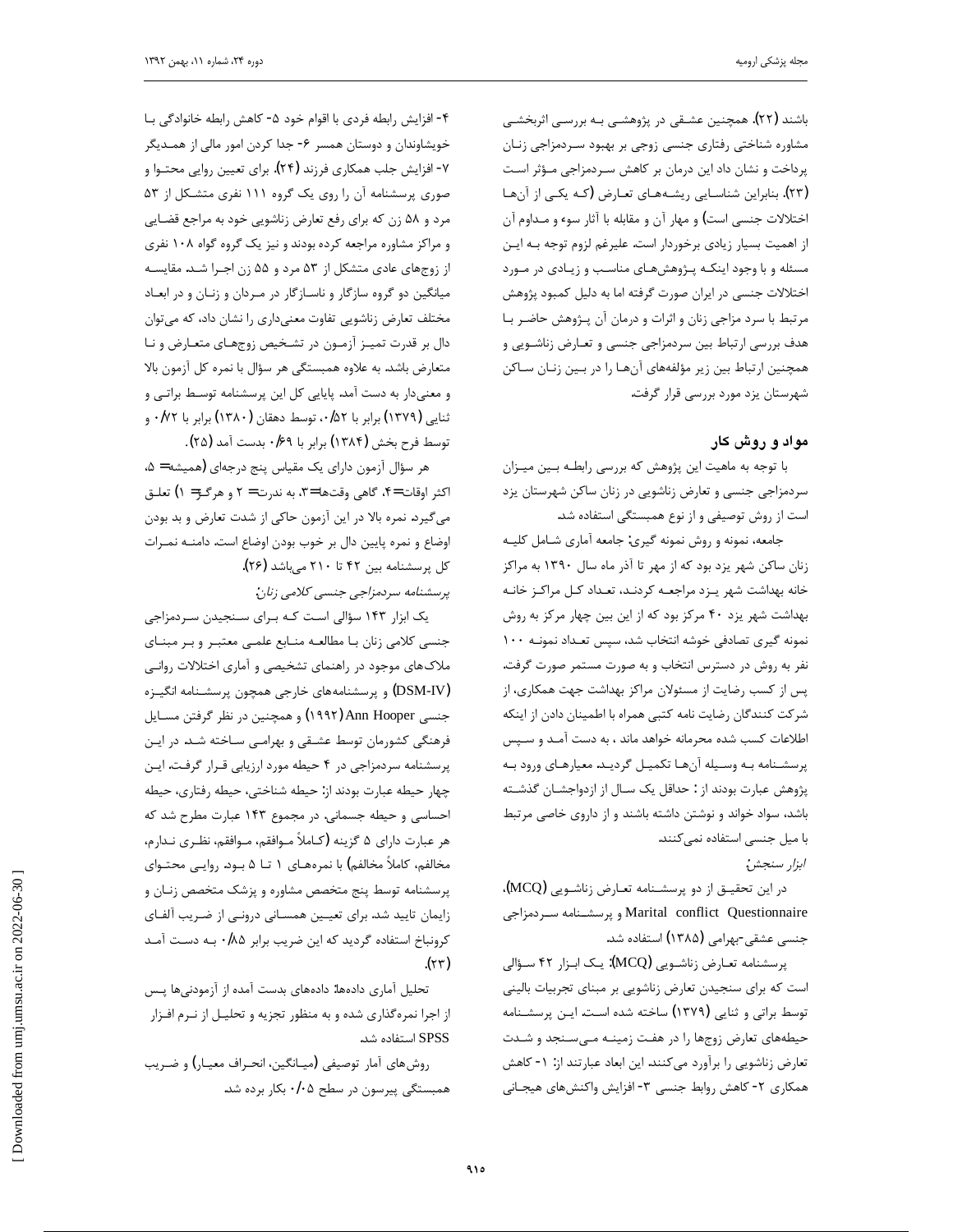#### بافتهها

یافتههای توصیفی: در این پـژوهش ۱۰۰ زن خانـهدار سـاکن شهرستان يـزد مـورد بررسـي قـرار گرفتنـد كـه نتـايج نشـان داد میانگین سن آنها ۳۳ سال و میانگین طول مدت ازدواجشان ۱۲ سال و اکثراً دارای ۲ فرزند بودند، همچنین سطح تحصیلات اکثـر آزمودنیها دیپلم بود. میانگین نمره تعارض زناشویی برابر ۸۷/۴۶ و انحراف استاندارد آن ٢/٢٢ بود كـه نشـان دهنـده سـطح متوسط تعارض زناشویی بود و همچنین میانگین و انحراف استاندارد نمـره سردمزاجی جنسی زنان به ترتیب برابر با ۱۶/۳۹۴ و ۲۷/۷۶ بود.

يافتەھاي استنباطي: فرضيه اول: بين سردمزاجي جنسي وتعارض زناشويي همبستگي وجود دارد. برای بررسی این فرضیه از ضریب همبستگی پیرسون استفاده شد، همان طور کـه از جـدول ۱ مشـخص اسـت بـين سـردمزاجي جنسی و تعارض زناشویی همبستگی مثبت و معنے داری وجـود دارد (p<٠/٠۵) به این معنا که با بالا رفتن میزان تعارض زناشویی میزان سردمزاجی جنسی نیز افزایش مییابد.

| تعارض زناشويي     |                | ضريب همبستگي   |  |
|-------------------|----------------|----------------|--|
| $\cdot$ /۴۸۳      | ضریب همبستگے ِ |                |  |
| $\cdot$ . $\cdot$ | سطح معنىدارى   | سرد مزاجی جنسی |  |
| ۰۰۱               | تعداد          |                |  |

همه خرده مقیاس های تعارض زناشویی همبستگی معنـیداری وجود دارد کـه نشـان مـیدهـد سـردمزاجی جنسـی بـا تـک تـک مؤلفههای تعارض زناشویی ارتباط دارد (p<٠/٠۵).

فرضیه دوم: بین هر یک از خرده مقیاسهای تعارض زناشویی با سردمزاجي جنسي همبستگي وجود دارد.

به منظور تحلیل این فرضیه نیز از ضریب همبستگی پیرسون استفاده شد. با توجه به جدول شماره ٢ بين سردمزاجي جنسي بـا

رابطه رابطه فردى با خويشاوندان جدا كردن امور مالى از رابطه فردى با جلب حمايت واكنش هاى همكارى ضريب همبستگى خويشاوندان خود يكديگر همسر و دوستان فرزندان هيجانى ضريب  $\cdot$ /٣٩٣\*\*  $\cdot$ /٣٧٥\*\*  $\cdot$ /٣٥٩\*\*  $.1509**.1779*$  $-\pi$  $.1594*$ همىستگى سردمزاجی سطح  $\cdot$  |  $\cdot$  .  $\cdot$  |  $\cdot$  \v  $\cdot$ I $\cdot$   $\cdot$  $\cdot$ / $\cdot$   $\cdot$  $\cdot$ / $\cdot$  $.1.59$  $\cdot$ I.  $\cdot$ معنىداري  $\lambda$ .  $\lambda$ .  $\sqrt{1 + \epsilon}$  $\lambda$ .  $\mathbf{y} \cdot \mathbf{y} = \mathbf{y} \cdot \mathbf{y}$  $\lambda$ . تعداد استفاده شد نتایج نشان داد بین سن و سـردمزاجی رابطـه مثبـت فرضيه سوم: بين سن زنان و سردمزاجي جنسي رابطـه وجـود

جدول شماره (۲): رابطه بین سردمزاجی جنسی و خرده مقیاسهای تعارض

وجود دارد ولي مقدار همبستگي معنىدار نمي باشد (p>٠/٠۵). دارد. برای آزمون ایـن فـرض نیـز از ضـریب همبسـتگی پیرسـون

|       | سن زنان      | ضريب همبستگى  |
|-------|--------------|---------------|
| .111  | ضريب همبستگى |               |
| .1.90 | سطح معنىدارى | سردمزاجی جنسی |
| ۱۰۰   | تعداد        |               |

# جدول شماره (۳): همبستگی سن با سرد مزاجی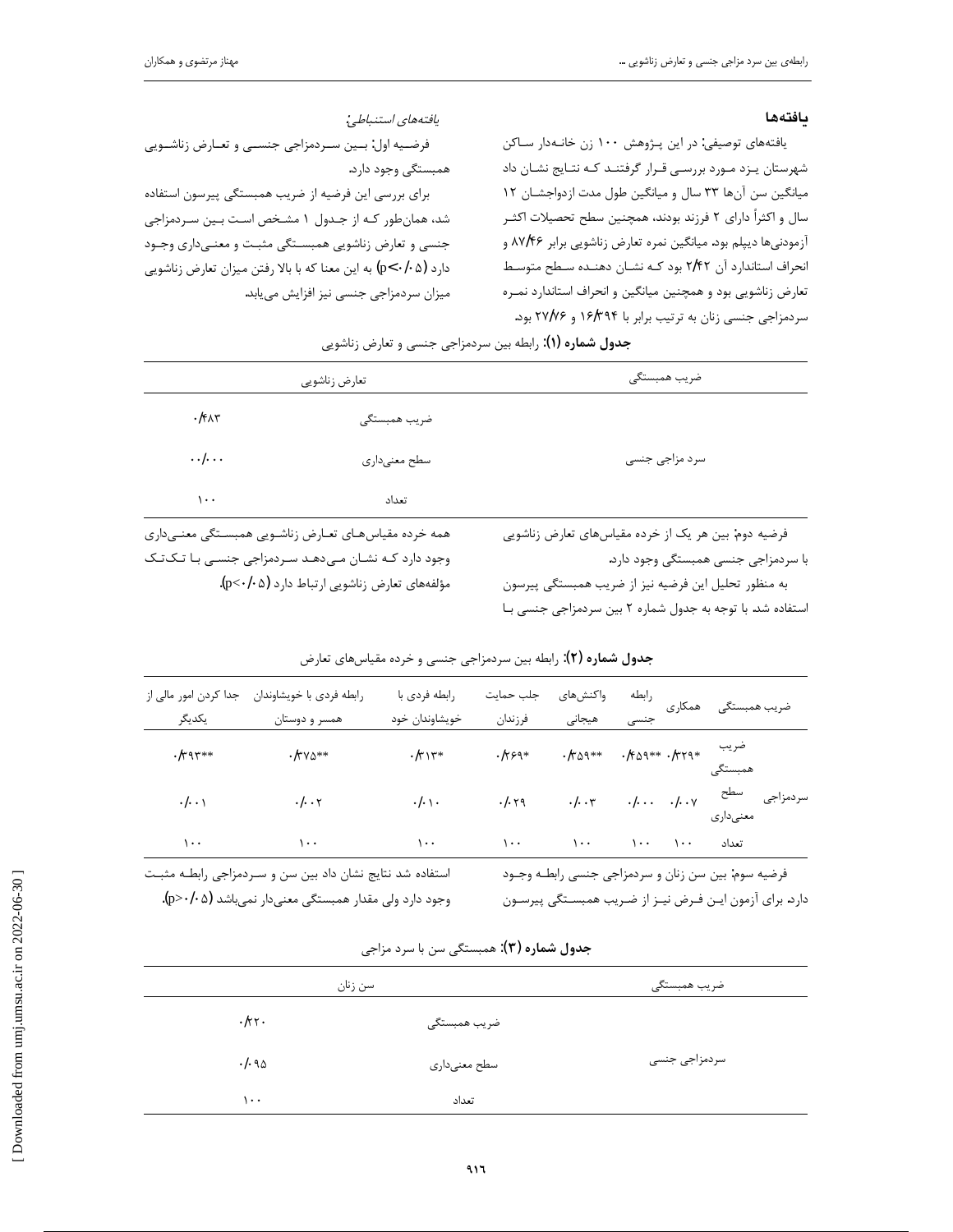فرضيه چهارم: بين مدت زمـان ازدواج و سـردمزاجي جنسـي رابطه وجود دارد.

كه نتايج نشان داد؛ بين مدت زمان ازدواج و سردمزاجي رابطه معنیداری وجود ندارد (p>۰/۰۵). به عبـارتی دیگـر مـدت زمـان ازدواج پیشبینی کننده سردمزاجی جنسی زوجین نمیباشد.

|              | مدت زمان ازدواج | ضريب همبستگي  |
|--------------|-----------------|---------------|
| $\cdot$ /۱۳۷ | ضريب همبستگى    |               |
| .1199        | سطح معنىدارى    | سردمزاجى جنسى |
| .            | تعداد           |               |

ج**دول شماره (۴)**: همبستگی مدت ازدواج با سردمزاجی

 $\overline{a}$ 

فرضيه ينجم: بين مدت زمان ازدواج و تعارض زناشويي رابطـه وجود دارد. برای آزمون این فرض نیز از ضریب همبستگی پیرسون استفاده شد نتايج نشان داد بين مـدت ازدواج و تعـارض زناشـويي

رابطه منفی و معنیداری وجود دارد و مقدار همبستگی معنے دار میباشد (p<٠/٠۵) به این معنا که با افـزایش مـدت زمـان ازدواج میزان تعارض زناشویی کاهش مییابد.

| مدت ازدواج                                 |              | ضريب همبستگى  |  |  |
|--------------------------------------------|--------------|---------------|--|--|
| $\cdot$ / $\uparrow$ $\uparrow$ $\uparrow$ | ضريب همبستگى |               |  |  |
| $\cdot/\cdot$ .                            | سطح معنىدارى | تعارض زناشويي |  |  |
| ۰۰۱                                        | تعداد        |               |  |  |

## ج**دول شماره (۵):** همبستگی مدت ازدواج با تعارض زناشویی

### **بحث و نتيجه گيري**

ارتباط جنسي، پيچيده و متنوع بوده و تحت تأثير روابط بـين فردي، شرايط زندگي و تنشها و تعارضهـاي موجـود در آن قـرار ذارد، این رفتار با ساختار زیست شناختی و احساس کلی فرد نسبت به خودش به عنوان یک مرد یا یک زن و تجارب و تحولات شخصی در رابطه با مسائل جنسی رابطه تنگاتنگی دارد (٢٧).

در این پژوهش بـه بررسـی رابطـه بـین تعـارض زناشـویی و سردمزاجی جنسـی زنـان پرداختـه شـد. نتـایج نشـان داد بــین سردمزاجي و تعارض زناشويي رابطه معنىداري وجود دارد يعني با افزایش سردمزاجی جنسی، تعارض زناشویی نیز افزایش می یابد، و همچنین بین همه خرده مقیاس های تعارض زناشویی با سردمزاجی جنسی رابطه معنیداری وجود داشت (p<۰/۰۵)، ک ايـن نتيجـه همسـو بـا نتـايج تحقيـقهـاي انجـام شـده توسـط ƱřŹŚĪưƷƹ Arnow ƹ (ÎÔ) ƱřŹŚĪưƷƹ Hubin(Ñ) Sutherland (۲۸) میباشد آنان نیز در پژوهش خود نشان دادند که میل جنسی پایین اغلب با ناسازگاری و نارضایتی زناشویی همراه است، ایـن يافته همچنين با نتايج با پژوهش Cayan (٢٩) همسو بـود. آنهـا

در پژوهشی که بر روی ۱۹۸ زن و مرد مبتلا به اخـتلال عملکـرد جنسی انجام دادند، بیان کردند که وجود اختلال عملکرد جنسی با تمام جنبههای رابطه صمیمی ارتباط دارد و در نمونههـایی کـه در روابط صـميمانه خـود مشـكل دارنـد و دچـار تعارضـات زناشـويي هستند، اختلالات عملكرد جنسي بيشتري وجود دارد. Kontula و (ÐÎ ) ƱřŹŚºĪưƷƹ Hartmann ƲǀƴĤưƷƹ (ÐÍ) Havio-Manila نیز در پژوهشهای خود به بررسی تمایلات جنسـی کـم در میـان زنان پرداختند؛ آنها نشان دادند که افزایش سن ، عوامل تنشزای زندگی، عوامل زمینهای مانند کیفیت ارتباط ، تعارض و ناسازگاری زناشویی و همچنین عوامل شخصیتی ، تجربیات و تمایلات گذشته ، سلامت جسمی و روانی از دیگر عوامل پیشبینی کننـده مهـم اختلال عملكرد جنسي زنان ميباشد. طبيعي است كه تأمين نيـاز جنسی به عنـوان یـک موضـوع اساسـی در ازدواج بـر جنبـههـای مختلف رابطه تأثير گذار مي باشد بنابراين وجود رابطـه سـردمزاجي جنسی با تعـارض و ناسـازگاری در رابطـه زناشـویی نتیجـه دور از انتظاري نخواهد بود آنچه در اينجا مهم مينمايد توجه به تـدابيري جهت پیشگیری و حل این مشکلات است.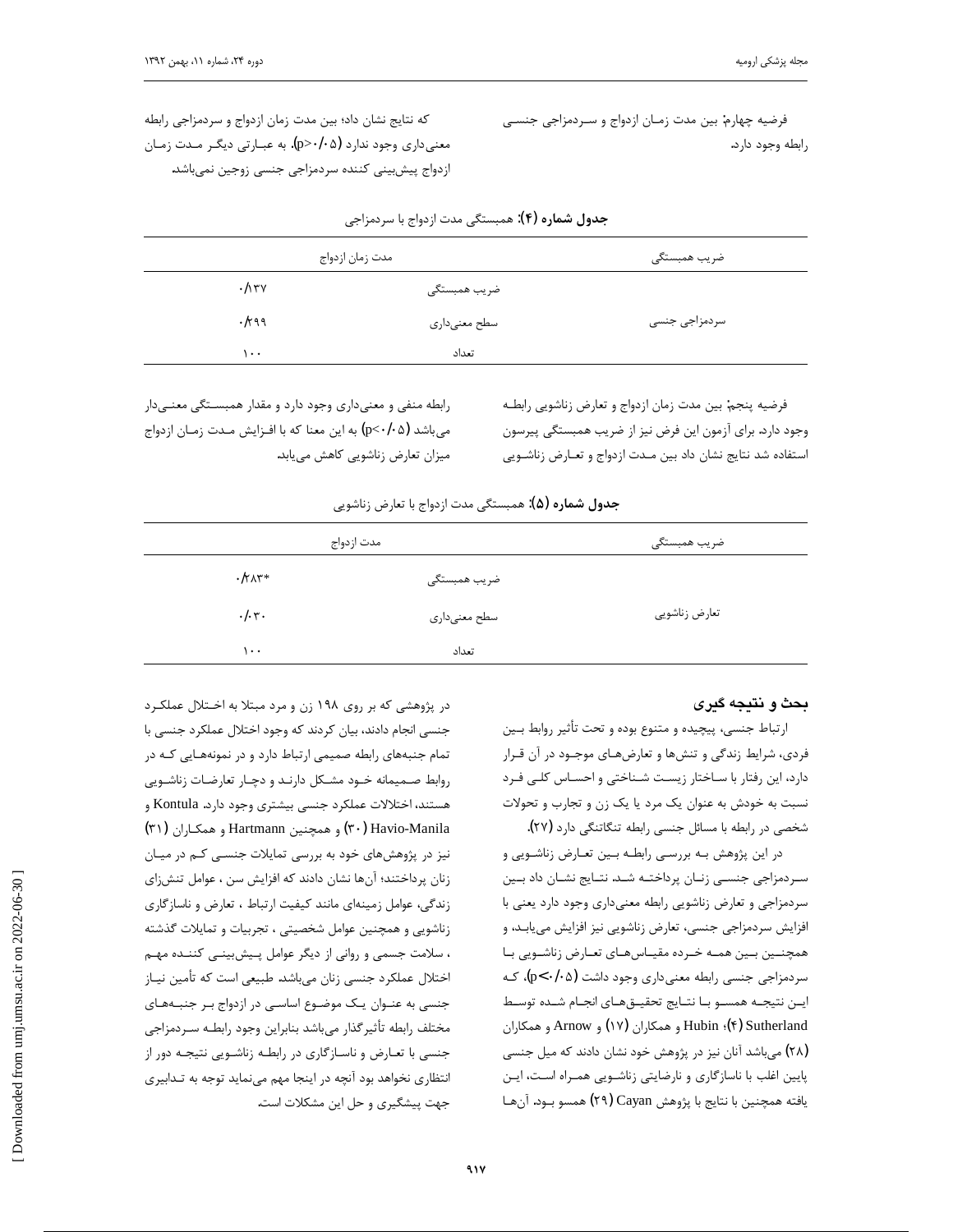در مطالعه حاضر در بررسي رابطـه بـين سـن و ميـزان سـرد مزاجی، ارتباط آماری معنی داری حاصل نشد (p>۰/۰۵). کـه ایـن نتيجه متناقض با يافتههاي بلوريان و گنجلو (٣٢) ، فاني صـابري و همکاران (۳۳) ، گشتاسبی و همکاران (۳۴) و Press (۳۵) بود آنها در پژوهش خود سن را به عنوان یک عامـل تـأثیرگـذار بـر اختلال عملکرد جنسی معرفی کردند. به این صورت که ۷۲/۷ زنان کمتر از ۱۹ سال در روابط جنسی خود با مشکل مواجـه بودنـد، از طرفی ۸۰ درصد زنان بالای ۳۵ سال نوعی از مشکلات را در روابط جنسی خود بیان کرده بودند. در ارتباط با سن کـم و سـردمزاجی جنسي مي توان آن را به كم تجربگي يا تصورات نـامطلوب زنـان در مورد مسائل جنسی نسبت داد. از سویی دیگر زیاد بودن مشکلات جنسی از جمله سردمزاجی در زنان با سنن بالاتر احتمالاً مرتبط با تغییرات بدنی، شکل بدن و وضعیت سلامتی فرد ایجـاد مـیشـود زیرا هر یک از این تغییرات به نوبه خود بـر عملکـرد جنسـی فـرد مؤثر است. آنچه مسلم است با توجه بـه اینکـه دلایـل سـردمزاجی جنسی به دو دسته دلایل جسمانی و روانشناختی تقسیم می شود، لذا این دلایل می تواند در هر سنی و با توجه به شـرایط جسـمی و همچنین رابطهای و میان فردی برای زنان اتفاق بیفتد و سن تنهـا عامل تعیین کننده در این زمینه نمیباشد.

نتیجه دیگری که این پژوهش نشان داد این بود که بین مدت زمان ازدواج با سردمزاجي جنسي رابطه معنـيداري وجـود نـدارد، این نتیجه با پژوهشهای بلوریان و گنجلو ، متناقض بود. آنهـا در پژوهش خود نشان دادند افزایش مدت زندگی مشترک بـا کـاهش میزان اختلالات عملکرد جنسی همراه است، بهطوری که میـانگین مدت زندگی زناشویی در افراد بدون اخـتلال عملکـرد جنســی در مقايسه با نمونه داراي اختلال بيشتر بود. فاني صابري و همكاران ، نیز در پژوهش خود بیان کردند که تجربه ارگاسم با مدت زنـدگی زناشویی ارتباط معنیداری دارد. از سویی پژوهشهای دیگر نشـان دادند که با افزایش مـدت زمـان ازدواج، سـردمزاجی در زنـان نیـز افزایش می یابد Cayan (۲۰،۳۵،۳۶) افزایش می یابد (۲۹) Cayan (۳۰،۳۵،۳۶ منظور بررسی شیوع اختلال جنسی در زنان و عوامل خطـر بـالقوه آن روی ۱۷۹ زن ترک انجام داده بود، نشان داد شـيوع اخـتلالات جنسی زنان با افـزایش سـن و مـدت زمـان ازدواج بیشـتر شـده و عواملي از قبيل تحصيلات كم و بيماريهاي مزمن و زايمان متعدد ریسک فاکتورهای مهم در ارتباط بـا اخـتلال عملکـرد جنسـی در زنان بود. در توجیه یافته این پژوهش مبنــی بـر معنــیدار نبــودن family counseling and sexual health 2009; 300-1. (Persian).

2. Slosarz WJ. Relationship between lifestyle and factors affecting sexual life. J Sexual and Relationship Therapy 2000; 15(2): 367-80.

رابطه مدت زمان ازدواج با سردمزاجي جنسي زنان ميتوان گفت، در هر حال آنچه از لحاظ روانشاختی بیشـترین تـأثیر را در بـروز اختلالات جنسی به خصوص در زنان دارد، طول مـدت گذشـته از ازدواج نیست بلکه نوع رابطه و مشکلات میان فـردی و تـنشهـای موجود در آن است که میتواند تعیین کننده باشد، لذا پژوهشهای بیشتر در این زمینه لازم مے نماید.

یافته دیگر این پژوهش نشان داد که بین مدت زمان ازدواج با تعارض زناشويي رابطه معنىداري وجود دارد به اين صورت كـه بـا افزايش مـدت زمـان ازدواج، تعـارض زناشـويي كـاهش مـىيابـد (φ<٠/۰۵). این یافته همسو با نتایج تحقیق (۳۷-۳۵) بود آن ها نیز در پژوهش خود نشان دادنـد کـه بـین مـدت زمـان ازدواج و تعارض زناشويي رابطه وجود دارد و تعارض زناشويي در سـالهـاي اوليه ازدواج بيشتر است. بديهي است كه در سالهاي اوليه زنـدگي مشترک زوجین به دلیل عدم آگاهی از خصوصیات و ویژگیهای شخصیتی و رفتاری یکدیگر بیشتر دچار تعـارض و مشـکل شـوند ولی با گذشت زمان بهتر می توانند با هم سازگار شده و یک یگر را د, ک کنند.

یکی از محدودیتهای اصلی پژوهش حاضر ایـن بـود کـه بـه دلیل تابو بودن مسائل جنسی و بار فرهنگـی مربـوط بـه آن اکثـر آزمودنیها حاضر بـه یاسـخ دهـی بـه سـؤالات پـژوهش نبودنـد و همكاري لازم را با محقق به عمل نمي آوردند .

با توجه به يافتههاى اين تحقيق و نتايج حاصل از پژوهشهاى دیگر؛ نابهنجاریهای جنسی در زنـان را نبایـد فقـط معطـوف بـه مشکل در حین مقاربت دانست، زیرا ارتباط جنسی در زنبان روح و جسم و ذهن آنها را درگیر میکند و مشکلات بین فردی همچون تعارض زناشویی تأثیر مستقیمی بر رابطه جنسی آنهـا مـی٤کـذارد لذا ييشنهاد مي شود قبل از اقدام به درمان سـردمزاجي، مشـكلات تعارض زناشویی و تأثیرات آن بر رابطه جنسی برای زوجین روشن و در جهت حل آن تلاش شود. همچنین دورههای آموزشی در این زمینه به خصوص برای زنان می توان راه گشای بسیاری از مشکلات زناشویی از جمله سردمزاجی باشد.

## **سیاسگزاری**

از کلیه افرادی که ما را در اجرای این پـژوهش یـاری نمودنـد تشکر و قدردانی میشود.

#### **References:**

1. Bahadori Y. Normal and abnormal sex on the verses and narrations. Abstracts of the 5<sup>th</sup> International Conference of Islamic counseling,

 [\[ Downloaded from umj.umsu.ac.ir on 202](http://umj.umsu.ac.ir/article-1-2021-fa.html)2-06-30 ] Downloaded from umj.umsu.ac.ir on 2022-06-30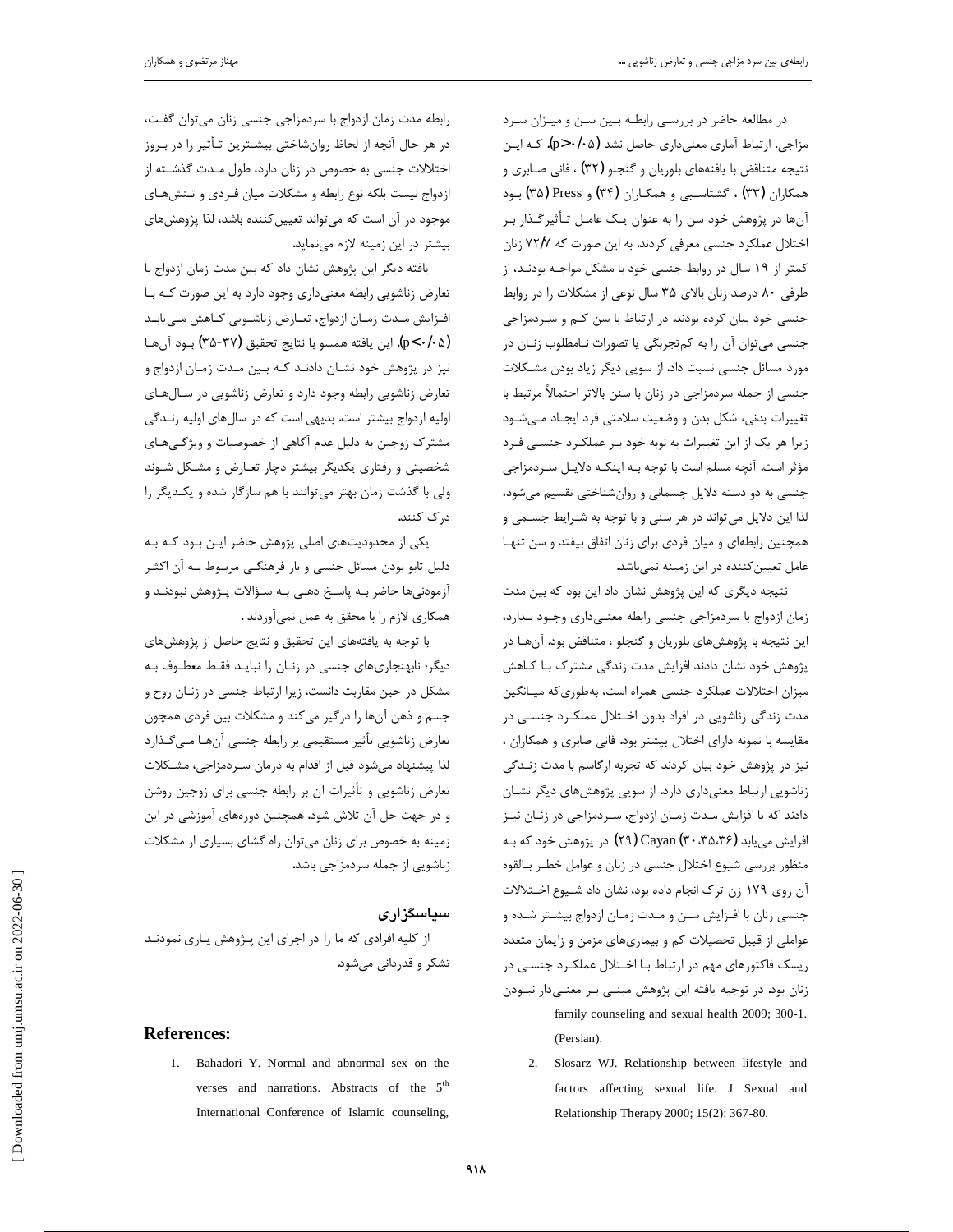3. Spence S.Treatment of sexual disorders. Translators: Tuzandehjani H, Mohamadi M, Tavakoli zade J & Dehgani M,  $2<sup>nd</sup>$  ed. Tehran: Peik Farhang ; 2001.P. 111-98. (Persian).

 $\overline{a}$ 

- 4. Sutherland O. Phenomenological analysis of frequent and disruptive sexual discomfort in married women. (Disertation). British Columbia, Canada: Trinity Western Univ; 2002.
- 5. Basson R, Berman J, Burnett A. Report of the international consensus development conference on female sexual dysfunction: Definition and classifications. J Uro 2001; 163(3): 888-93.
- 6. Nicolosi A, Glasser C, Kimt B, Marumo K, Laumann O. Sexual behaviour and dysfunction and help-seeking patterns in adults aged 40–80 years in the urban population of Asian countries. J BJU Int 2005 ; 95(4): 609-14.
- 7. McCabe MP. Evaluation of a cognitive behavior therapy program for people with sexual dysfunction. J Sexual Marital Therapy 2001; 27(3):259-71.
- 8. Meston CM, Hull E, Levin RJ, Sipski M. Disorders of orgasm in women in women. J Sexual Medicine 2004; 1(1):66-8.
- 9. Matsubayashi H, Hosaka T, Izumi S, Suzuki T. Increased depression and anxiety in infertile Japanese women resulting from lack of husbands support and feelings of stress. J General Hospital Psychiatry 2004; 26(5): 398-404.
- 10. Whestheimer R, Lopater S. Human Sexuality: A psychology perspective. 2<sup>nd</sup> ed. Philadelphia: Lippincott Williams & Wilkins; 2004.P. 65-83.
- 11. Warnock JJ. Female hypoactive sexual desire disorder: Epidemiology, diagnosis and treatment. J CNS Drugs 2002; 16(11): 745-53.
- 12. Nikkhoo MR, Avadys H. Women's sexual lives: Introductions about Sexual behavior & methods of identifying & Treatment of sexual dysfunction in women. Tehran: Sokhan; 2001.P. 12-4. (Persian).
- 13. Fido A. Emotional distress in infertile women in Kuwait. J Fertil Womens Medicine 2004; 49 (1): 24-8.
- 14. Kaplan H, Sadok B. Summary of Psychiatry Behavioral Sciences & Clinical Psychiatry. Translator: Pourafkari N. Tehran: Ayandesazan; 2003.P. 113-27. (Persian)
- 15. Laumann EO, Nicolosi A, Glasser DB, Paik A, Gingel C, Morcira F, et al. Sexual problems among women and men aged 40-80 years: prevalence and correlates identified in the global study of sexual attitudes and behaviors. Int J Impot Res 2005; 17(1): 39-57.
- 16. Jedrzejczak P, Luczak-Wawrzyniak J, Przewozna J, Taszarek-Hauke G. Feeling and emotions in women treated for infertility. J Przegal Lek 2004; 61(12): 1334-7.
- 17. Hubin A, Sutter D, Reynaert C. Etiological factors in female Hypoactive Desire Disorder. Sexologies 2011; 20(3), 149-57.
- 18. McHorney C, Rust J, Golombok S. The Profile of Female Sexual Function (PFSF): a patient-based, international, psychometric instrument for the assessment of hypoactive sexual desire in oophorectomized women. Menopause 2004; 11(4):474–83.
- 19. Ghorbani K. Couples therapy, behavioral therapy, rational-emotional impact of the couples conflict and irrational thoughts, referring to Counseling centers in Isfahan. (Dissertation). Isfahan: Isfahan University; 2005. (Persian)
- 20. Greeff AP, de Bruyne T. Conflict management style and marital satisfaction. J Sex Marital Ther 2000;26(4):321–34.
- 21. Halford W K. Brief couple therapy for couples. New York: Guilford Publication; 2001.P. 27-39.
- 22. Mahiyar A, Iranpor J & Noohi S. Sexual dysfunction and psychiatric status of women. J Though Behav Clinical Psychol 2003; 9(2):22-9. (Persian)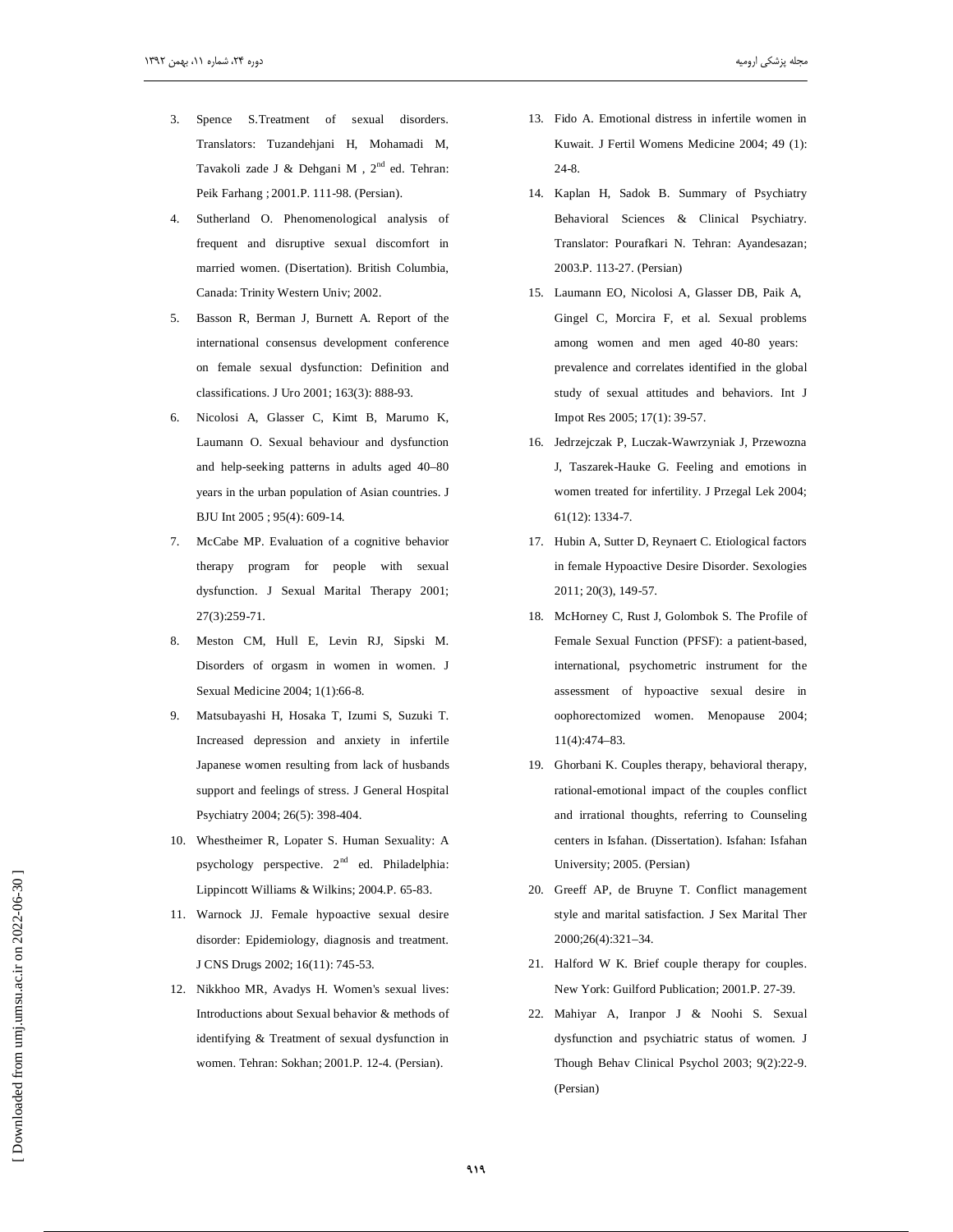- 23. Eshghi R. The effect of couple's behavioralcognitive counseling in the treatment of women's sexual frigidity in Isfahan. (Dissertation). Isfahan: Isfahan University; 2005 (Persian).
- 24. Barati T. The impact of marital conflict interactions couple. (Dissertation). Roodehen: Roodehen University; 2005.(Persian).
- 25. Farahbakhsh K. Ellis compared the efficacy of cognitive marital counseling, reality therapy, Glaser and blending it in reducing marital conflict. oophorectomized. (Dissertation). Tehran: Alameh Tabatabayi University; 2004. (Persian)
- 26. Thanayi B. Marriage and family assessment scales. Tehran: Be'sat; 2003. P.42-5. (Persian)
- 27. Azar M, Nooh S. Highlights of psychiatric Darsnameh. 1<sup>st</sup> ed. Tehran: Arjmand; 2003.P.47-68. (Persian)
- 28. Arnow BA, Milleiser L, Garrett A, Lake P, Glover GH, Hill KR, et al. Women with hypoactive sexual desire disorder compared to norman femaile: a fanctional magazine resonance Imaging study. J Neuroscience 2009; 158(2): 484–502.
- 29. Cayan S, Akbay E, Bozlu M, Canpolat B, Acar D, Ulusoy E. The prevalence of female sexual dysfunction and potential risk factors that may impair sexual function in Turkish women. Urol Int 2004;72(1):52–7.
- 30. Kontula O, Havio-Manila E. The impact of ageing on human sexual activity and desire. J Sex Research 2009; 46(1): 46-56.
- 31. Hartmann U, Philippsohn S, Heiser K, Ruffer-Hesse C. Low sexual desire in midlife and older

women: personality factors, psychosocial development. J present sexuality Menopause 2004; 11 (6pt2): 726-40.

- 32. Bolourian Z, Ganjloo J. Sexual dysfunction & some related factors in the women referred to Health and medical centers of Sabzevar. J Fertility & Sterility 2006; 2 (31): 163-70.
- 33. Fani Saberi L. Study ties marital satisfaction of women attending health centers - Treatment of Sari. Sobh daneshgah. J Student Research Committee 2004; 45(2): 86-97.(Persian)
- 34. Goshtasbi A, Vahdani nia M, Rahimi frooshani A, Mohammadi A. Sexual dysfunction & Their relationship with fertility Variables in Kohkiluyeh & Boyerahmad. J Paayesh 2006; 7(1) 67-73. (Persian)
- 35. Hisasue S, Kumamoto Y, Sato Y, Masumori N, Horita H, Kato R, et al. Prevalence of female sexual dysfunction symptoms and its relationship to quality of life: a Japanese female cohort study. Urology 2005;65(1):143–8.
- 36. Ponholzer A, Roehlich M, Racz U, Temml C, Madersbacher S. Female sexual dysfunction in a healthy Austrian cohort: prevalence and risk factors. Eur Urol 2005;47(3):366–374; discussion 374–375.
- 37. Mansour L, Adib rad. Comparison between marital conflict and its dimensions in the customer services center for women and martyr woman. Counseling Research & Developments 2004; 3(11): 47-64. (Persian)